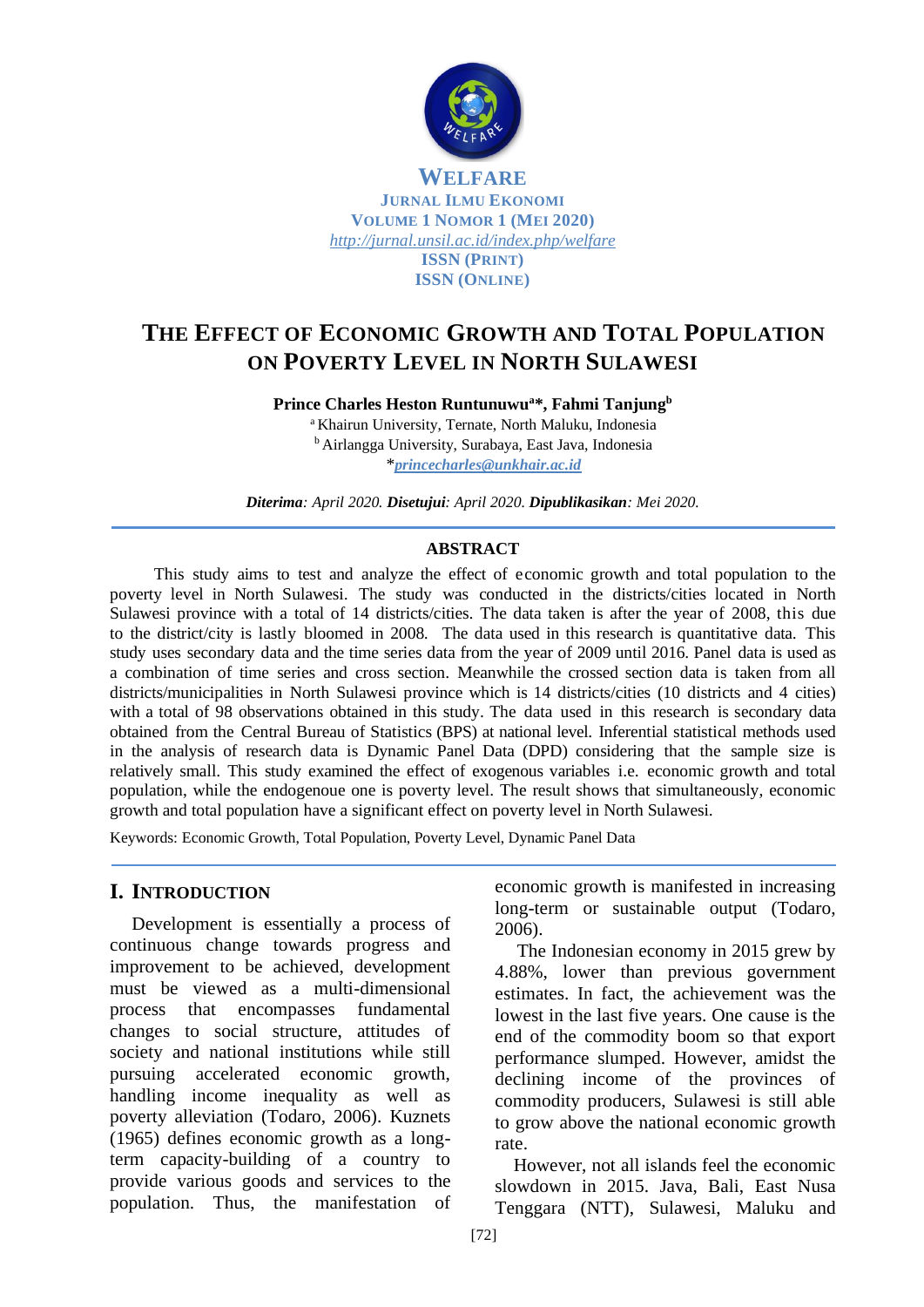Papua have grown above the national economy. Java as the largest contributor to the economy recorded an economic growth of 5.85%, while Bali and Nusa Tenggara grew 10.29%. One thing that should become a concern, Sulawesi's economic growth reached a point of 8.18%. In the case of a number of provinces on the island of Sulawesi rely solely on raw material commodities.





 The high rate of poverty in North Sulawesi (Sulut) province, influenced by various factors. besides the influence of economic growth factors, the problem of uneven distribution of income is also one of the dominant factors that can increase the poverty rate. For the Province of North Sulawesi in the period of 2010-2016, the Gini Ratio ranges from 0.28-0.49. This indicates that for districts/municipalities in North Sulawesi, they have a moderately categorized income distribution level. In addition, the high growth rate of the population that for most developed countries is called as a demographic bonus, but on the other hand, it can be one of the factors that trigger poverty if not controlled and not utilized properly.

 The population of North Sulawesi Province increases from year to year. This increase becomes higher due to the natural increments (the difference between birth and death). The migration factor is not as

influential as net migration is close to zero. During the period of 2009-2015 the population increased with a population growth rate of 1.07% per year. Population growth exceeds 1% occurs in all districts except for Sangihe District. The population growth of Sangihe District is low at 0.37% per year (see figure 2).



**Figure 2. Population Growth Rate of District /City in North Sulawesi Province During 2009-2015 (%)** *Source: Central Bureau of Statistics (2016)*

 Siregar and Wahyuniarti's (2007) study on "The Impact of Economic Growth on the Decrease of the Poor People" resulted in the finding that an increase in the population of 1000 will increase the number of poor people by 249. Several findings of similar research show that the increase in population has been proven to increase the number of poverty level in Indonesia. If population growth is not matched by efforts to control the increase, uncontrolled conditions of population growth can pose a severe threat to urban growth. As expressed by Malthus (2004) that the increase of population progressively exerted heavy pressure, and if not prevented, it leads to widespread misery and hunger.

Figure 3 show the distribution of poor and economic growth in North Sulawesi Province in 2009 -2015: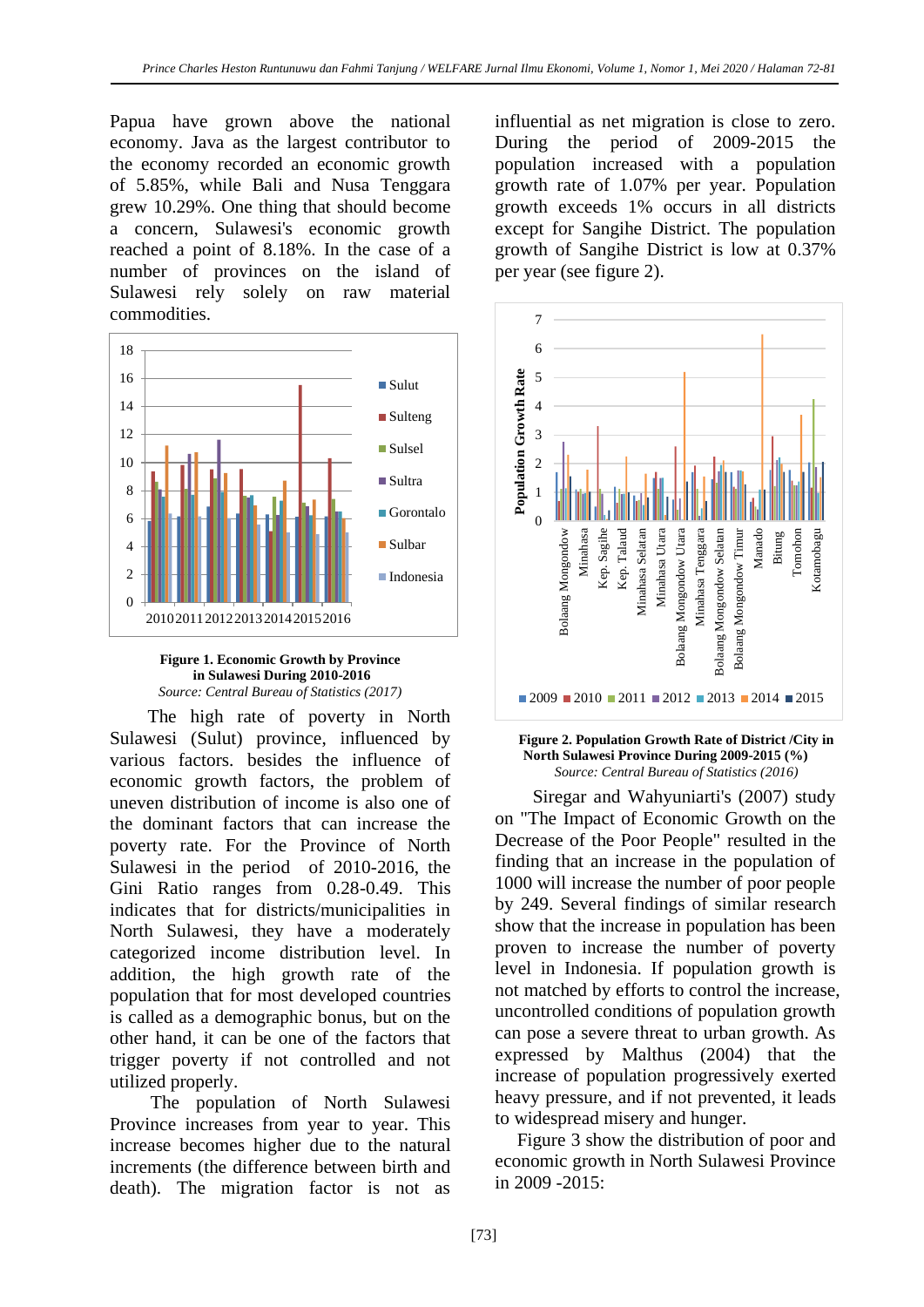|                        | <b>High Growth</b>                                                                                                                                                                                                                                      | <b>Low Growth</b>                                                   |  |
|------------------------|---------------------------------------------------------------------------------------------------------------------------------------------------------------------------------------------------------------------------------------------------------|---------------------------------------------------------------------|--|
| High<br><b>Poverty</b> | <b>Ouadrant I</b><br>Southeast Minahasa<br>1.<br>2.<br>South Bolaang<br>Mongondow<br>Sagihe Islands<br>3.<br>4. South Minahasa<br>5. North Bolaang<br>Mongondow<br>Minahasa<br>б.<br>7. North Minahasa<br>8. Tomohon<br>9.<br>East Bolaang<br>Mongondow | <b>Ouadrant III</b><br>1. Talaud Islands<br>2. Bolaang<br>Mongondow |  |
| Low<br><b>Poverty</b>  | <b>Ouadrant II</b><br>Manado<br>1.<br>2. Bitung<br>3.<br>Kotamobagu                                                                                                                                                                                     | <b>Ouadrant IV</b>                                                  |  |

#### **Figure 3. Distribution of Poverty and Economic Growth in District / City on North Sulawesi Province in 2009– 2015**

*Source: Central Bureau of Statistics (2016)*

The existence of backwardness, market imperfection and lack of capital causes low productivity resulting in low income received. Low income will have implications for low savings and investments that result in poverty and so on. Data on the development of poor districts/city in the province of North Sulawesi can be viewed in the table 1.

**Table 1. Poor People in North Sulawesi During the Period of 2009-2015**

| Year | Poor People  |      | Line of Poverty |  |
|------|--------------|------|-----------------|--|
|      | Amount (000) | %    | (Rupiah)        |  |
| 2009 | 210,100      | 9.79 | 208,822         |  |
| 2010 | 206,720      | 9.10 | 194.334         |  |
| 2011 | 195,620      | 8.51 | 212,823         |  |
| 2012 | 190,210      | 8.18 | 215,260         |  |
| 2013 | 185,520      | 7.88 | 237,672         |  |
| 2014 | 208,230      | 8.75 | 261,117         |  |
| 2015 | 208,540      | 8.65 | 295.365         |  |

*Source: Central Bureau of Statistics (2016)*

 Danielson (2002) found that in Jamaica, per capita growth that lasted from 1988 to 1998 had a major impact on poverty reduction. This is possible, according to Danielson, because during that period there was no great increase in terms of inequality or inequality in society. Dollar & Kraay (2002) said that economic growth would provide far greater benefits for poverty if growth is accompanied by policies such as law enforcement, fiscal discipline, openness in international trade, and poverty alleviation strategies.

This opinion seems to reinforce the opinion of Bigsten and Levin (2000) before, that a successful country in economic growth will likely also succeed in reducing poverty, especially if there is appropriate policy supports and institutional environment. Based on the Kuznets Theory (Kuznet, 1955) who argue that the relationship between poverty and economic growth shows a negative relationship, where if there is economic growth will reduce poverty.

Based on the facts, theories and empirical studies, this study raised a substantial issue to solve namely: does the economic growth and the number of population affect the level of poverty in North Sulawesi Province? The objective to be achieved in this study is to examine and analyze the influence of economic growth and the number of population on the level of poverty in North Sulawesi Province.

## **II. RESEARCH METHODS**

 In North Sulawesi Province there are 14 districts/cities namely Minahasa, Sangihe Islands, Talaud Islands, Bolaang Mogondow, South Minahasa, North Minahasa, North Bolaang Mongondow, Southeast Minahasa, South Bolaang Mongondow, East Bolaang Mongondow, Manado, Bitung, Tomohon and Kotamobagu. Given, the data used in this study is the data of economic growth and total population. in the form of time series 2009-2015, then the data is taken starting from 2008, with the stipulated that the most recently expanded districts / cities is the year of 2008 that is Tomohon city.

The data used in this study is secondary data. The data used is crossed section data from 14 districts/cities and time series data from 2009 to 2015. Thus the data in this study is paneled data (pooled data) with the number of observations of 98 observation.

#### **A. Classification of Variables**

 Economic Growth (X1) and Total Population (X2), are classified as exogenous variables and act as independent variables, i.e. variables whose diversity is not influenced by other independent variables within the model and no causal relationship is established. Exogenous variables are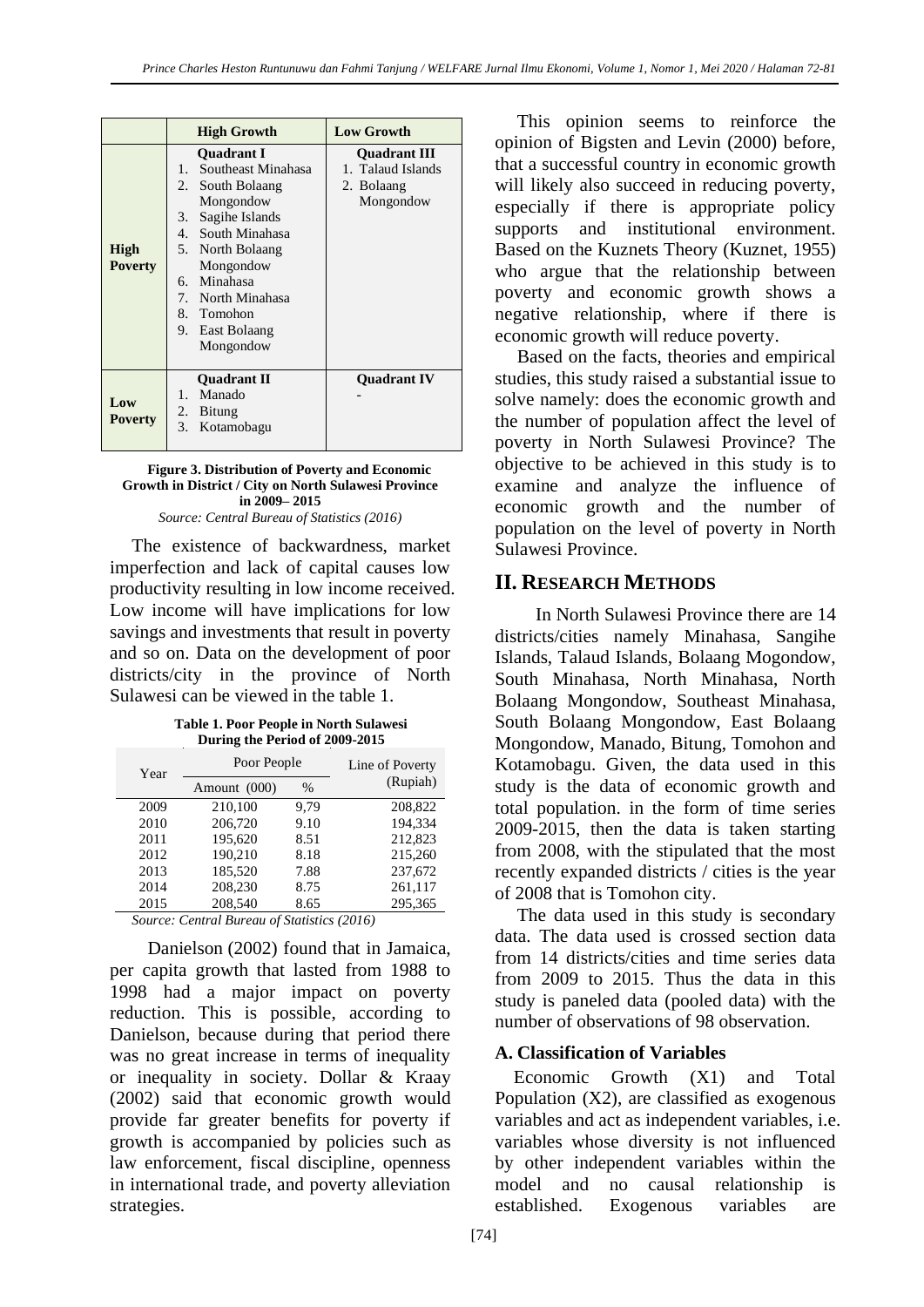beginner variables that give effect to other variables. Meanwhile, Poverty Level (Y) is an endogenous-dependent variable and acts as a variable whose diversity is explained by independent variables. The details of each variables analyzed in this research are as follows:

- 1. Economic growth is the growth of GRDP in districts/cities in North Sulawesi Province during the year of 2009 - 2015 based on constant 2010 prices. Data obtained from the Central Bureau of Statistics (BPS) of North Sulawesi Province.
- 2. Total population is the total population in districts/ cities in North Sulawesi Province in 2009 - 2015 of the current year. Data obtained from Central Statistics Agency (BPS) of North Sulawesi Province.
- 3. Poverty level (Y) is the number of people who are below the poverty line in districts /cities in North Sulawesi Province in 2009 - 2015. Poverty level is measured using Headcount Index (HCI). Data obtained from Central Statistics Agency (BPS) of North Sulawesi Province. Headcount Index formula as follows:

$$
\mathbf{Po} = \frac{\mathbf{No}}{\mathbf{N}}
$$

Description:

Po = Headcount Index

No = Number of Poor People

 $N =$  Total Population

 $Y = \beta_0 + \beta_1 Y \beta_{it-1} + \beta_2 X \mathbf{1}_{it} + \beta_3 X \mathbf{2}_{it} + \mu_{it}$ 

Where as :

 $Y = Powerty Rate$  $Y\beta_{it-1}$  = Lag Poverty Rate of District/ City  $X1_{it}$  = Economic growth of District/City and time t  $X2_{it}$  = Population of District/City and time t

 $\mu_{it}$  = Error term

The next step is to find the estimated value of the equation above by using

Dynamic Data Panel (DPD) method and data processing using Stata 13 program software.

#### **B. Dynamic Panel Data (DPD**

Panel data (pooled data) is a data set containing individual sample data (household, company, district/city, etc.) for a certain period of time. In this data type we collect observations according to collected for a certain amount of time in the sample. In other words, the data panel is a combination of time-series data and cross-section data. Panel data is very useful data because this type of data helps researchers to explore the activities of economic actors not only between individuals but economic behavior across time.

The Dynamic Panel Data Model can be written as follows:

$$
Y_{it} = \alpha_i + \beta' x_{it} + \varepsilon_{it}
$$

for other formats can be written as:

$$
Y_{it} = \alpha_i + \sum_{k=2}^{k} \beta x_{it} + \varepsilon_{it}
$$

While the dynamic model is written as:

$$
Y_{it} = \alpha_i + \beta' x_{it} + \partial Y_{it-1} + \varepsilon_{it}
$$

The conceptual framework of this research is pictured in figure 4:



**Figure 4. Conceptual Framework**

#### **C. Hypothesis**

Based on the description on the background, the formulation of the problem, the purpose of the study and the theoretical studies explained, then the hypothesis that will be proven that the economic growth and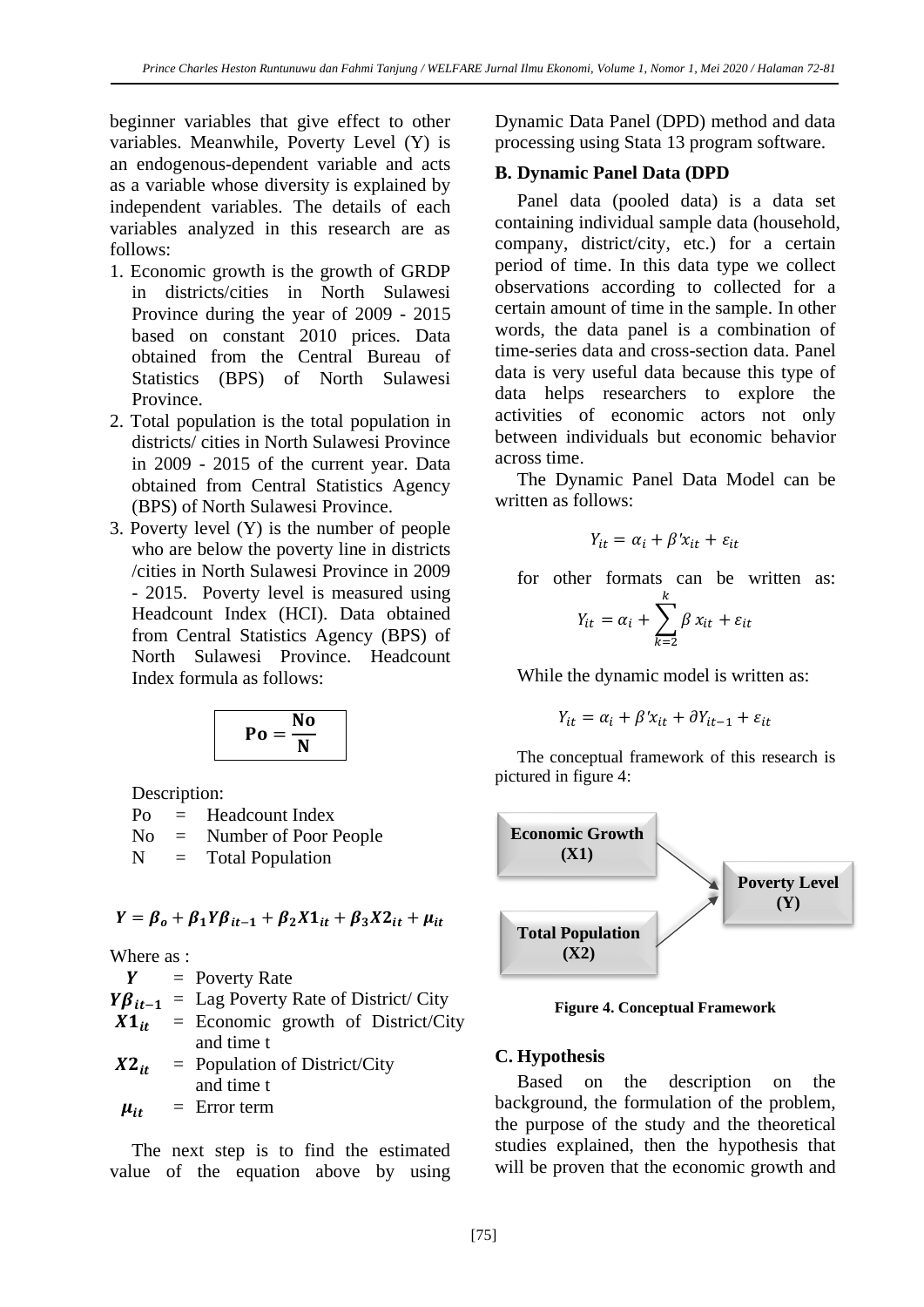total population significantly influence the poverty level in North Sulawesi.

#### **Hypothesis testing**

 The analysis model used in this research is the GMM panel (Generalized Method of Moments). The estimation results can be seen in the table 2.

| <b>Table 2. Panel Data Regression Estimation Results</b> |                        |  |
|----------------------------------------------------------|------------------------|--|
|                                                          | with GMM Arellano Bond |  |

| <b>Variable</b>  | Coefficient   | Std.<br><b>Error</b> | $Z-$<br>statistics | Prob  |
|------------------|---------------|----------------------|--------------------|-------|
| Lag              | $0.1668911*$  | 0.0502306            | 3.32               | 0.001 |
| X1               | $-0.0209564*$ | 0.003553             | $-5.90$            | 0.000 |
| X2               | 0.0055881*    | 0.0012475            | 4.48               | 0.000 |
| <b>Wald test</b> | 191.02        |                      |                    |       |
|                  | (0.0000)      |                      |                    |       |
| Sargan<br>test   | 10.82475      |                      |                    |       |
|                  | (0.6997)      |                      |                    |       |
| AR(1)            | $-2.546$      |                      |                    |       |
|                  | (0.0109)      |                      |                    |       |
| AR(2)            | $-1.5841$     |                      |                    |       |
|                  | (0.1132)      |                      |                    |       |

Based on the result of GMM panel estimation, p-value of Sargan test 0.69 shows more than 10% significance level. The Sargan test results indicate that the model used is valid. The auto correlation AR test result (2) shows no auto correlation in the model. It can be seen p-value AR (2) 0.11 more than 10% significance level.

## **D. Test z (Partial)**

The z test on the GMM panel is performed to determine the partial effect of the independent variable on the dependent variable. From table 2, it can be seen that lag variable of poverty level ( $Y\beta_{it-1}$ ) have significant effect with coefficient value equal to 0.1668911.

Economic growth variable (X1), have a significant effect with the negative correlation to poverty rate with coefficient of -0.0209. Variable of total population (X2), have a significant and positive effect on poverty rate with coefficient of 0.0055881.

## **E. Wald Test (Simultaneous)**

Wald test on GMM panel is done to know the effect of independent variables to dependent variable simultaneously. Based on

the Wald test, p-value is below 1% significance level. This shows that the independent variables all together influence the dependent variable.

# **III. EMPIRICAL FINDINGS**

 In the 14 districts studied within the period of 2009 - 2015, the following findings were obtained that:

- 1. Economic growth negatively affects poverty levels in district/cities in North Sulawesi. The direction of a negative relationship indicates that an increase in economic growth causes a decrease in poverty levels in districts in North Sulawesi. This is in line with expectations, where with a negative relationship, means that economic growth in the districts/ cities in North Sulawesi Province leads to a decrease in poverty levels. The impact of poverty reduction due to economic growth can occur in the short term and in the long term.
- 2. The total population positively affects poverty levels in districts/city in North Sulawesi. This is consistent with the hypothesis which states that population growth affects poverty levels of districts in North Sulawesi. For North Sulawesi, population growth has a significant effect on poverty level, where with the increase of population, can increase poverty level. A high population growth rate can lead to a decline in economic growth. The negative consequence of this population growth is due to capital dilution (the increasing population decreases the amount of working capital, assuming constant capital), as well as the scarcity of natural resources, due to competition for natural resources.

#### **A. The Effect of Economic Growth on Poverty Level**

 Partial test results with dynamic data panel method, for economic growth variable  $(X1)$  negatively affect the poverty level  $(Y)$ at a level with coefficient of -0.0209. This shows that in North Sulawesi, economic growth (X1) has a negative effect on poverty level. This means, the hypothesis that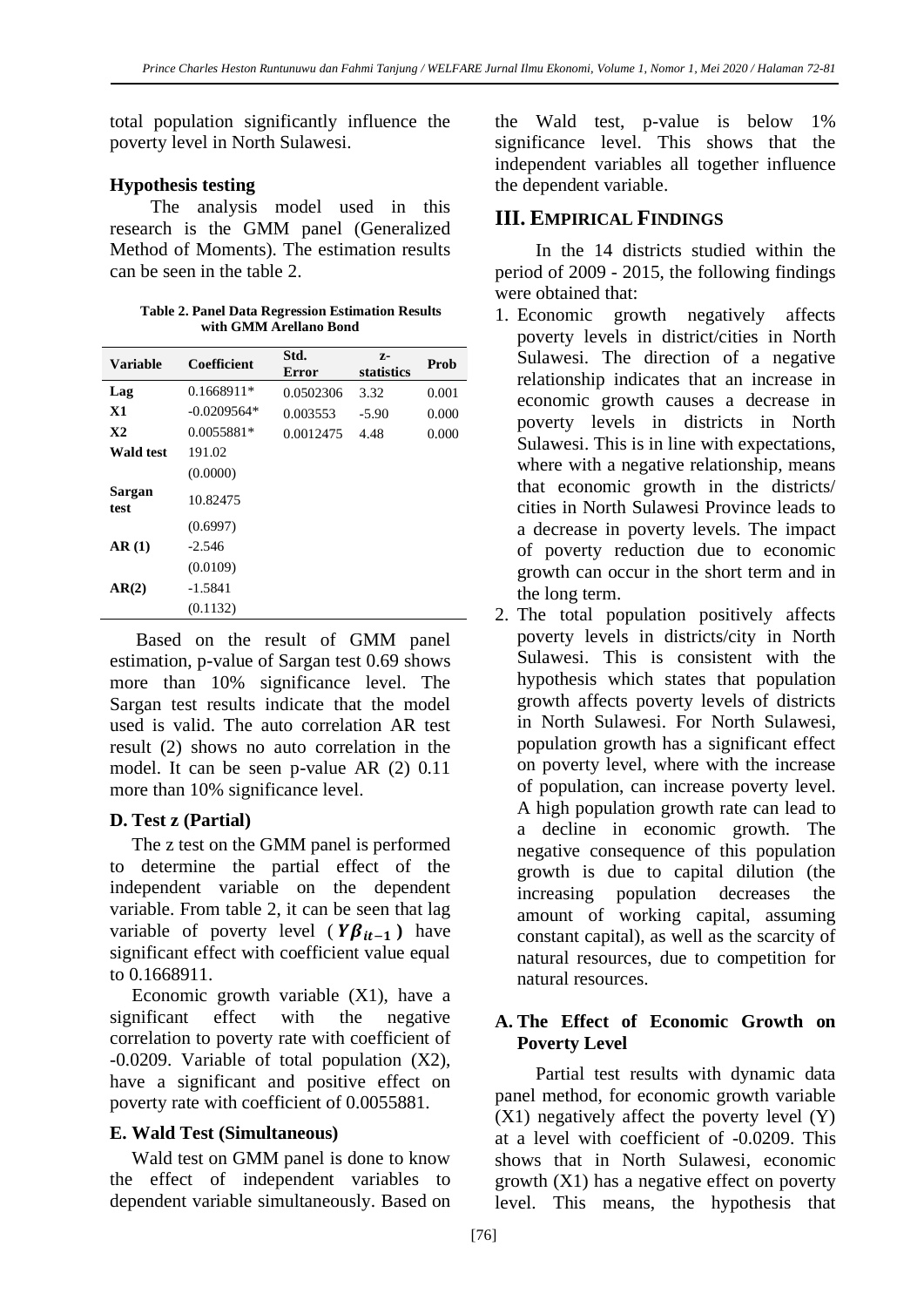economic growth has a significant effect on poverty level is on acceptable. Economic growth has a negative correlation to the level of poverty in the districts studied. Negative relationships mean a decrease in poverty rates as a result of increased economic growth.

 The value of coefficient of economic growth variable  $(X1)$  to poverty level  $(Y)$  is with coefficient of -0.0209, as presented in Table estimation result. The value shows negative and unidirectional relationship, which means that the increase of economic growth impact on the decreasing of poverty level districts /cities studied.

For the conditions in North Sulawesi, that with an increase in economic growth affect poverty. The direction of this negative relationship is a finding that fits into the theory of economic growth. In regional economic growth is a process of local government and its people in managing existing resources to create new jobs and stimulate the development of economic activity within the region (Arsyad, 1999). The significant and negative impact of economic growth  $(X1)$  on poverty rate  $(Y)$  in North Sulawesi can be explained by empirical facts as in figure 5.



**in North Sulawesi Province in 2009-2016** *Source: Central Bureau of Statistics (2016)* (Utara: North, Selatan: South, Timur: East, Barat: West, Tenggara: Southeast)

 The district that have high poverty and but have the highest or moderate economic growth compared to other districts/ cities in North Sulawesi, namely Talaud District with economic growth rate of 5.4%, has a poverty rate of 9.76%. Furthermore, Bolaang Mongondow district with an average economic growth of 5.7%, has a poverty rate of 8.40% and the third is Sangihe district

with an average growth rate of 5.6%, has a poverty rate of 11.5%. As expected, that with the occurrence of economic growth, it is expected to reduce the number of poverty in society. For the case in this study, there was an economic growth decreasing the poverty rate. The impact of poverty reduction due to economic growth can occur either in the short term or long term.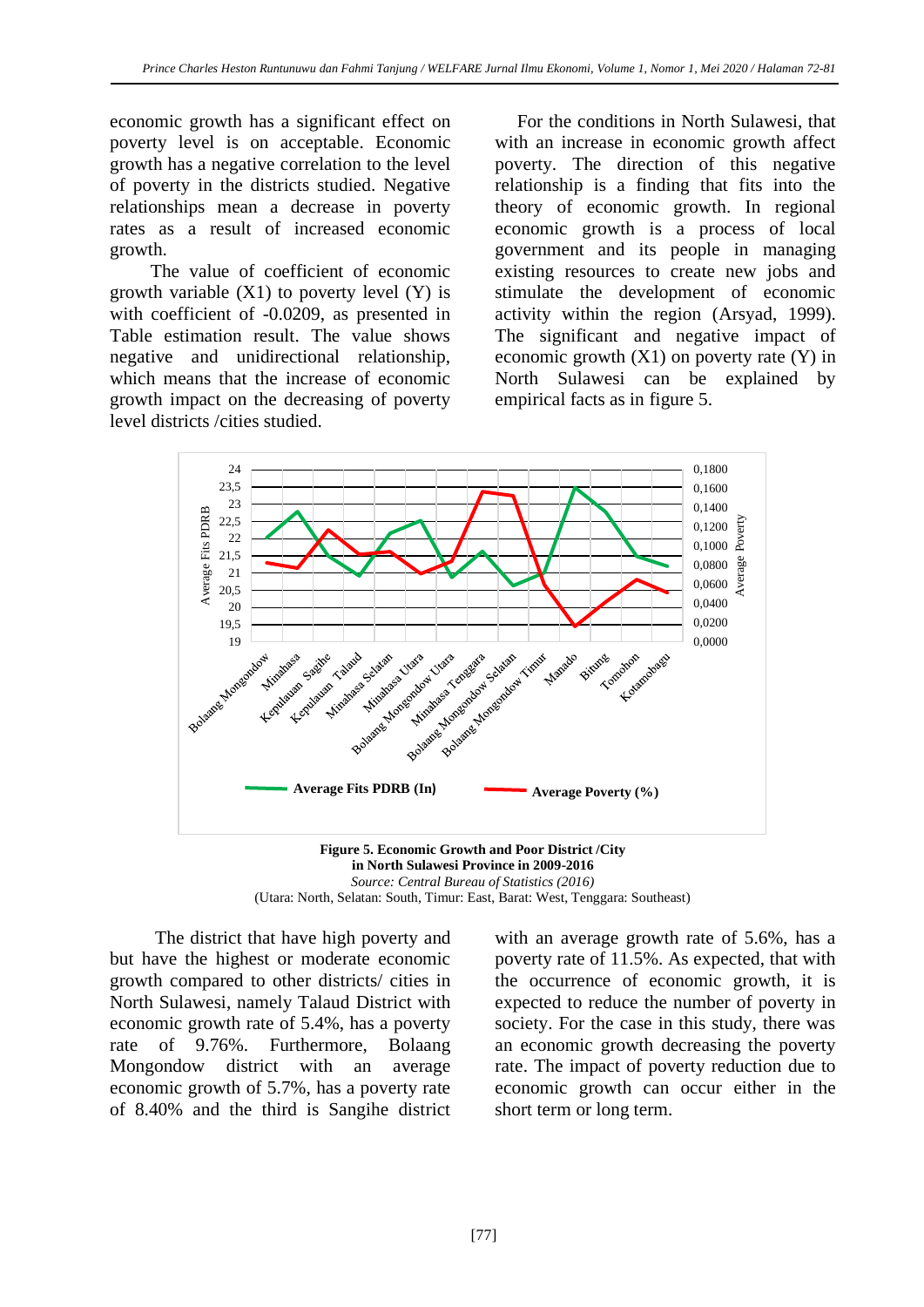

**District / City in North Sulawesi Province in 2009 – 2016** Source: Central Bureau of Statistics (2016) (Utara: North, Selatan: South, Timur: East, Barat: West, Tenggara: Southeast Rata-rata Kemiskinan: Average Poverty, Rata-Rata Pert Ekonomi: Average Economic Growth)

Based on the figure 6, it is shown that there are 9 districts/cities that fall into the category of Quadrant I which is a region that has high economic growth but also has a high poverty rate which are Southeast Minahasa, South Bolaang Mongondow, Sagihe Islands, South Minahasa, North Bolaang Mongondow, Minahasa, North Minahasa, Tomohon, East Bolaang Mongondow. There are 2 regions that are classified into Quadrant III that is area of high poverty and low growth, i.e. Talaud Islands and Bolaang Mongondow

For the case in North Sulawesi Province, why the high rate of economic growth, affect the poverty level, this can be caused by several factors, the trend of movement of the magnitude of economic growth rate, which only ranges from 5% to 7.2% in the period 2010 to 2015, possibly because, the economic growth figures show quite large numbers, North Sulawesi has a very abundant natural resources, the ownership of these natural resources that make the economic growth rate is quite high. On the other hand, the number of poverty, can occur due to different factors of natural resource ownership, people who do not have natural resources, can not achieve a better life, due to limitations to produce, they can not work on agricultural land or plantations, and entangled in the poverty ring.

#### **B. The Effect of Population on Poverty Level**

 Based on the result of partial test with dynamic data panel method, for the variable of total population (X2) has positive and significant influence to poverty level (Y). Variable of total population (X2) has a significant effect to poverty level (Y) by showing coefficient value equal to 0.0055881.

 In North Sulawesi, variable of total population (X2) has a significant effect on poverty level (Y). This means, the hypothesis that the variable total population has a significant effect on the level of poverty is proven or accepted. The positive coefficient of 0.0055881 means that with the increase of the total population, it can affect the increase of poverty level in North Sulawesi, although with a very small amount whereas the coefficient value is 0.0055881.

In North Sulawesi Province, the number of population is positively related to poverty level. Increased population growth has a positive correlation to poverty level in the districts studied. Positive influence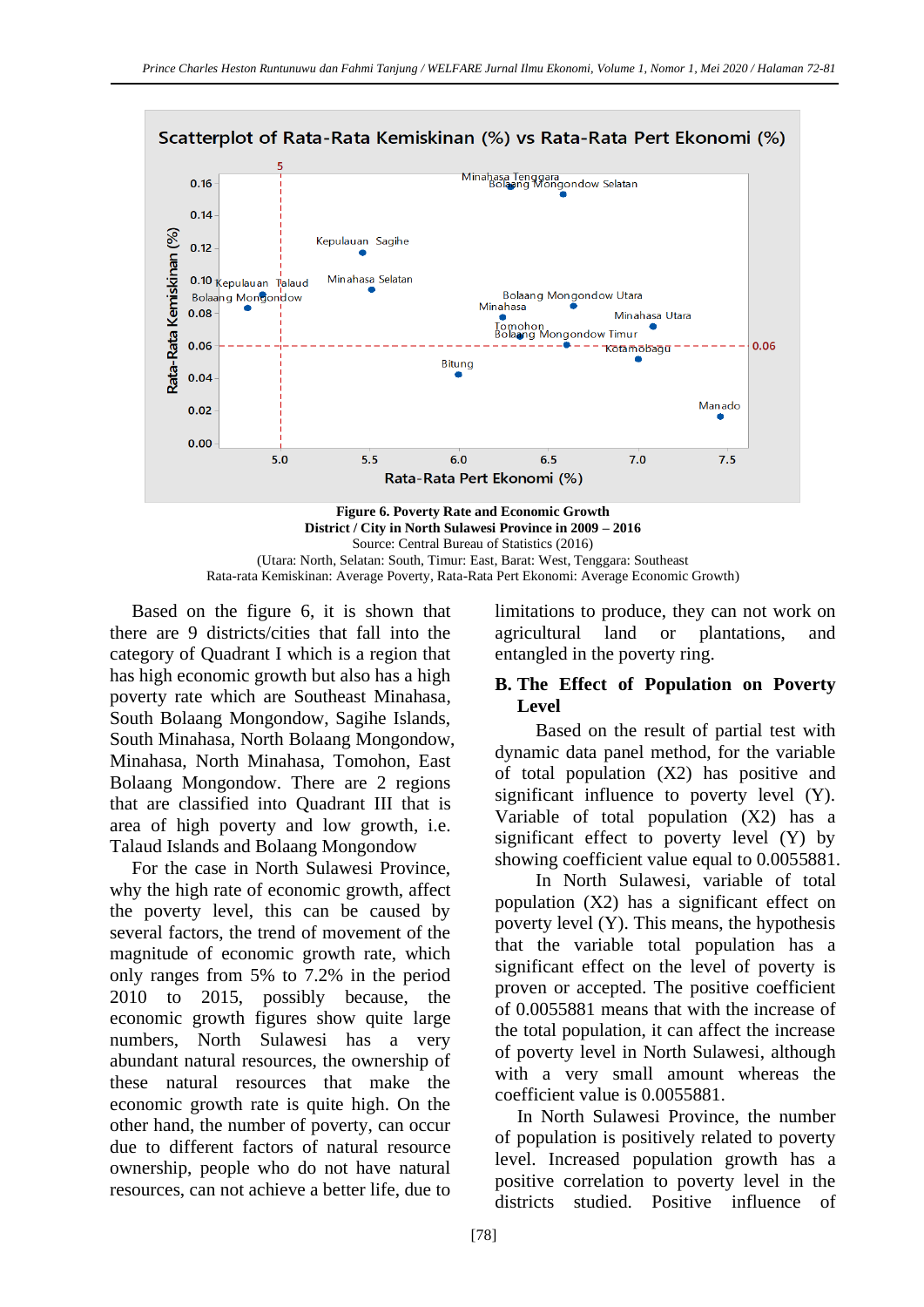population to poverty level, implies an increase in poverty rate as a result of increasing population growth.

 The coefficient value of total population (X2) to poverty level (Y) is 0.0055, as presented in table 2. This value indicates a one-way relationship, where an increase in the increase in the number of people has an impact on increasing the poverty level in the districts studied. In the case of the Province of North Sulawesi, the increase in the number of population, has an effect on the increase in the poverty rate. The direction of this relationship is a finding that fits the existing theory.

 According to Jhingan (2004), population growth at some point will lead to a condition called the stationary state, which is a time where economic development does not occur at all. After that the economy will continue to decline to a lower level where the wage is very minimal, just enough to subsistence. Population growth and decline in capital growth as a result of the work of The Law of Diminishing Return as a barrier to economic growth.

The influence of total population  $(X2)$  to poverty level (Y) in North Sulawesi can be explained by empirical facts as in figure 7.





Based on figure 7, it can be seen that in the period of 2010-2015, areas with high population numbers tend to have high poverty rates, which are three district/cities, namely South Bolaang Mongondow District which has population growth rate of 1.84% per year, has a high poverty rate of 15.14%. secondly, Bolaang Mongondow District with population growth value of 1.59%, has poverty rate of 8.4%, and the third is Bitung City which has population growth rate of 2.03%, has a poverty level of 6.7%.

While areas with small population growth tend to have smaller poverty rates, such as the City of Manado, which has only a

population growth rate of 0.9% per year, has only a poverty rate of 4.86%. The results of this study show that there is a significant relationship between population and poverty level, and there are some previous studies which argue that population growth has a negative effect on economic growth and prosperity.

Liu and Yamauchi (2013), using OLS regression found that the effect of increasing population density on household consumption expenditure can be positive or negative depending on the human capital in the household. Further studies from Trang and Hieu (2011) used data from eight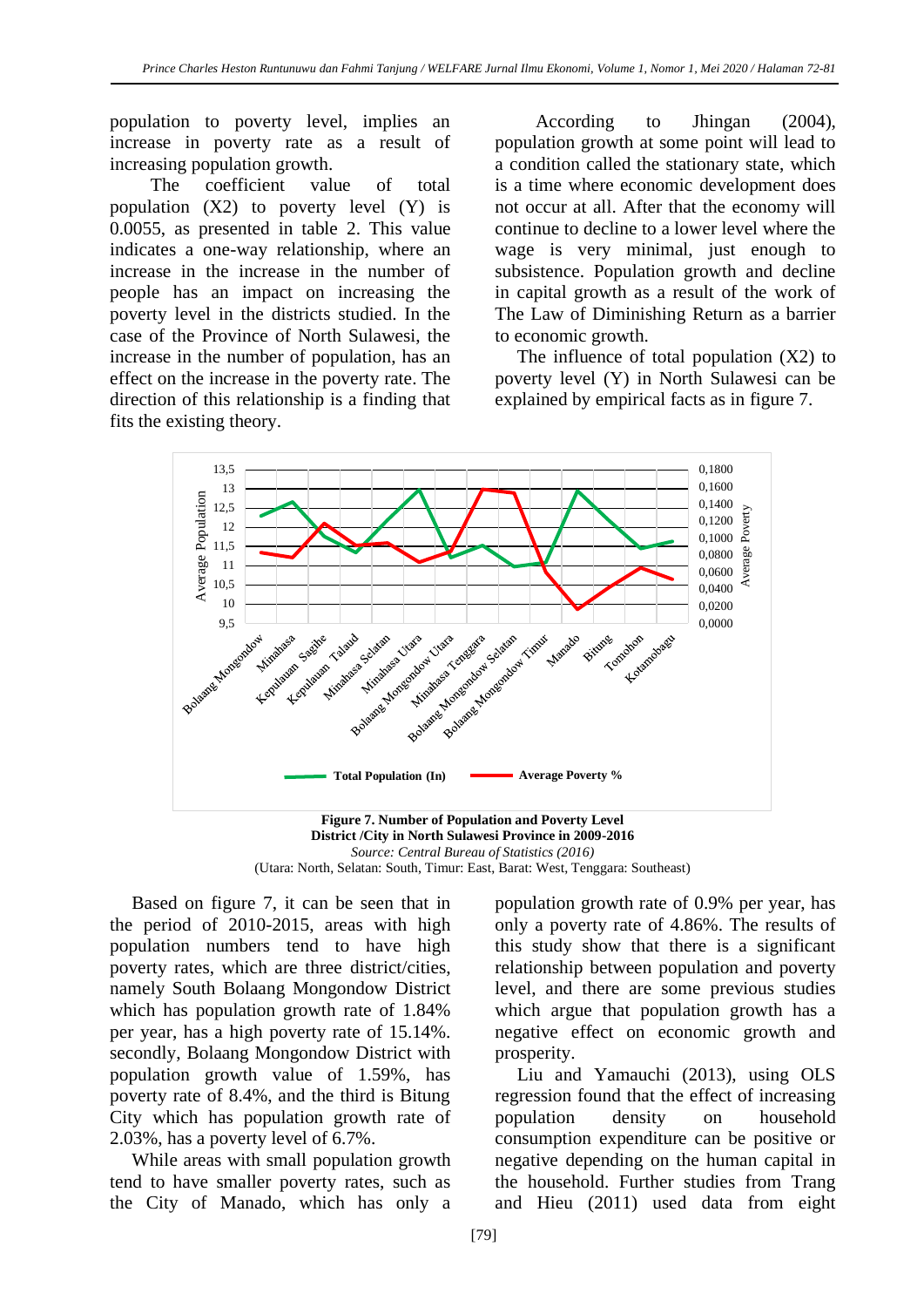developing countries in Asia in the period 1965-2005. The results obtained show that in developing Asian countries high population growth rates can lead to a decline in economic growth. The negative consequence of this population growth is due to capital dilution (the increasing population decreases the amount of working capital, assuming constant capital), the scarcity of natural resources, age structure, and living standards.

The results of a study from Albatel (2005) with cases in Saudi Arabia investigated the impact of population growth on savings and economic growth. Using Saudi Arabia samples from 1964-2000 Albatel found that population growth had a negative impact on welfare and economic growth.

 Other studies have argued that population growth has a positive impact on economic growth, conducted Granger cointegration and causality tests to see the relationship between population size and long-term economic growth.

# **IV. CONCLUSION**

Based on the analysis of the results and discussion of the effect of economic growth and the number of population on the level of poverty, the following conclusions can be put forward:

- 1. Simultaneously, economic growth and total population affect the poverty level.
- 2. Economic growth has a negative and significant effect on poverty level in districts/cities in North Sulawesi, which means that an increase in economic growth affects poverty reduction in districts in North Sulawesi Province. With a negative relationship, it can be stated that with the economic growth in districts /cities in the province of North Sulawesi the poverty level will be decreased. The impact of poverty reduction due to economic growth can occur both in the short term and in the long term.
- 3. Total population has a positive and significant influence to poverty level in districst/cites in North Sulawesi Province. With a positive relationship, meaning with an increase in the number of people, can increase the level of poverty. Indeed, the

condition of districts/cities with high population growth rates can lead to a decline in economic growth. The negative consequence of this population growth is due to the capital dilution (the rising population decreases the amount of working capital, assuming constant capital), as well as the scarcity of natural resources.

# **V. RECOMMENDATION**

Economic growth has a negative and significant effect on poverty levels in districts/cities in the province of North Sulawesi. This means that increasing economic growth has an impact on reducing poverty levels in districts cities in North Sulawesi Province. Thus, based on the results of this study it is suggested to the North Sulawesi regional government to make various efforts to increase economic growth, one of which is by opening jobs by facilitating investors in establishing businesses or through entrepreneurship programs, which specifically develop the informal sector and labor-intensive industries that will increase per capita income and drive the economy.

In addition, with the positive effect of total population on poverty levels, it is necessary to regulate birth rates and family planning to regulate population growth as well as an effort to improve the quality of human resources in North Sulawesi. Furthermore, the time period of the research needs to be extended, this is because this current study only covers 7 years of data and requires a wider scope of territory, research on a national scale is highly recommended.

# **REFERENCE**

- Albatel. (2005). India: A Potential High Growth Economy (HGE)? *Review of Market Integration, 4*(2), 159-195. doi: 10.1177/0974929212465679
- Arsyad, Lincolin. (1999). Pengantar Perencanaan dan Pembangunan Ekonomi Daerah. BPFE Yogyakarta
- Astrini, N. J. (2014). Local Government Performance Measurement: Developing Indicators Based on IWA